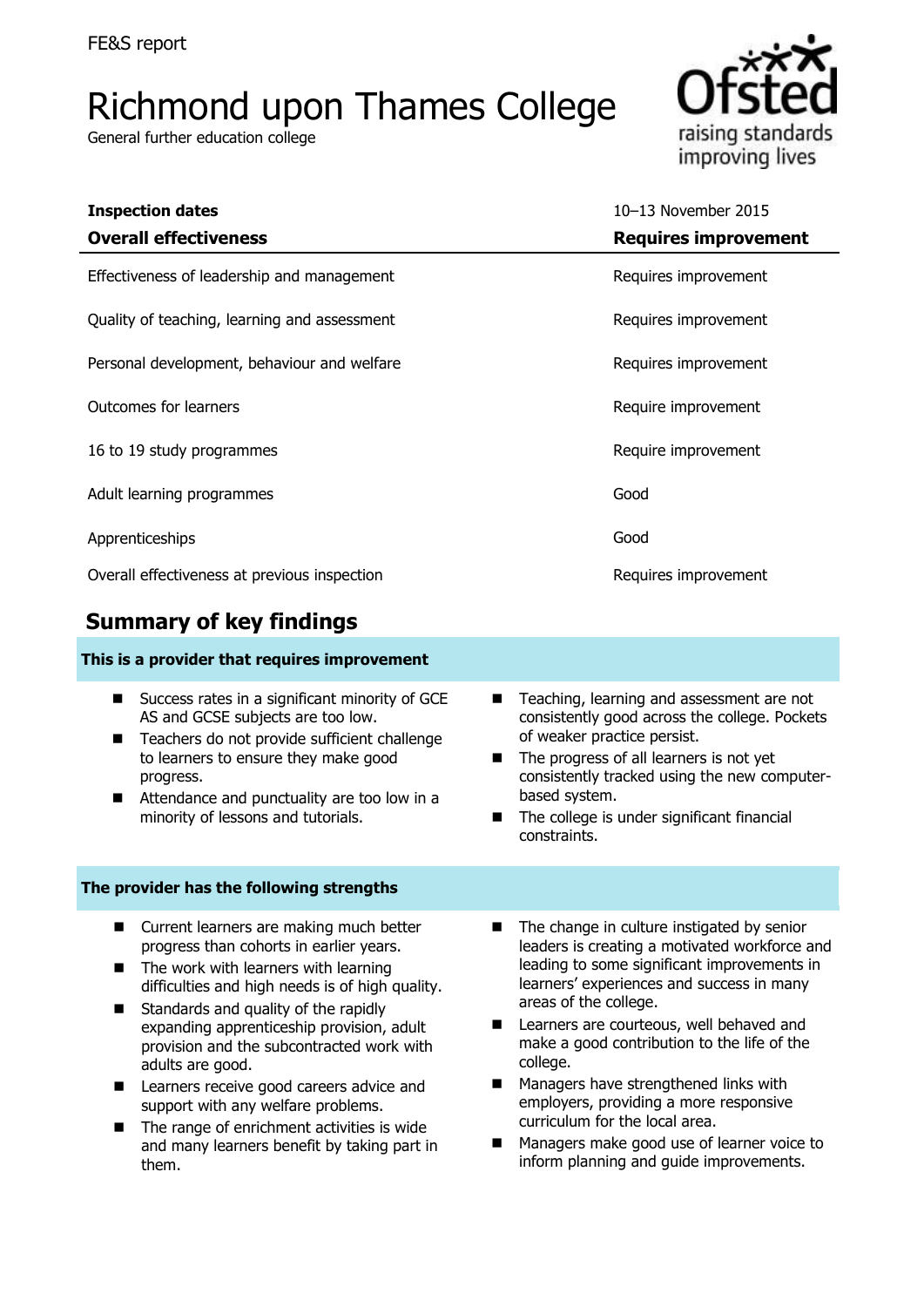# **Full report**

### **Information about the provider**

- Richmond upon Thames is a large general further education college based in the London Borough of Richmond. It offers a wide range of study programmes for 16–19-year-olds and has greatly extended its adult provision and its apprenticeship work since the previous inspection. It works with two subcontractors to deliver a range of ESOL, literacy and numeracy courses to around 800 learners in other London boroughs. It recruits learners from a very wide area including 28 London boroughs.
- This is the college's third inspection in three years. At the previous inspection there was little evidence of any real improvement. Since August 2014, a new Principal has appointed a new senior leadership team, recruited many new governors and a substantial number of new middle managers. Improvements are now evident, but more are needed if this college is to be judged to be consistently good.

### **What does the provider need to do to improve further?**

- **E** Ensure that all lesson observations and other performance management approaches result in clear and practical action points that teachers implement to support them in improving their practice.
- Share good teaching practice across the college, including the effective use of information learning technology (ILT), to improve learning.
- Introduce a system to measure the progress and achievements of learners compared to their prior results. Train staff to use this 'value added' system to ensure that all learners are working at a high level and making good or better progress towards achieving their full potential in their assessments. Ensure that learners' progress is monitored and supported regularly and effectively.
- Spread the successful strategies that are leading to improved attendance and punctuality to the remaining pockets of weaker practice that persist.
- Include aroup tutorials in the lesson observation scheme to identify and spread good practice across all personal tutors to help them provide even more effective support for their learners.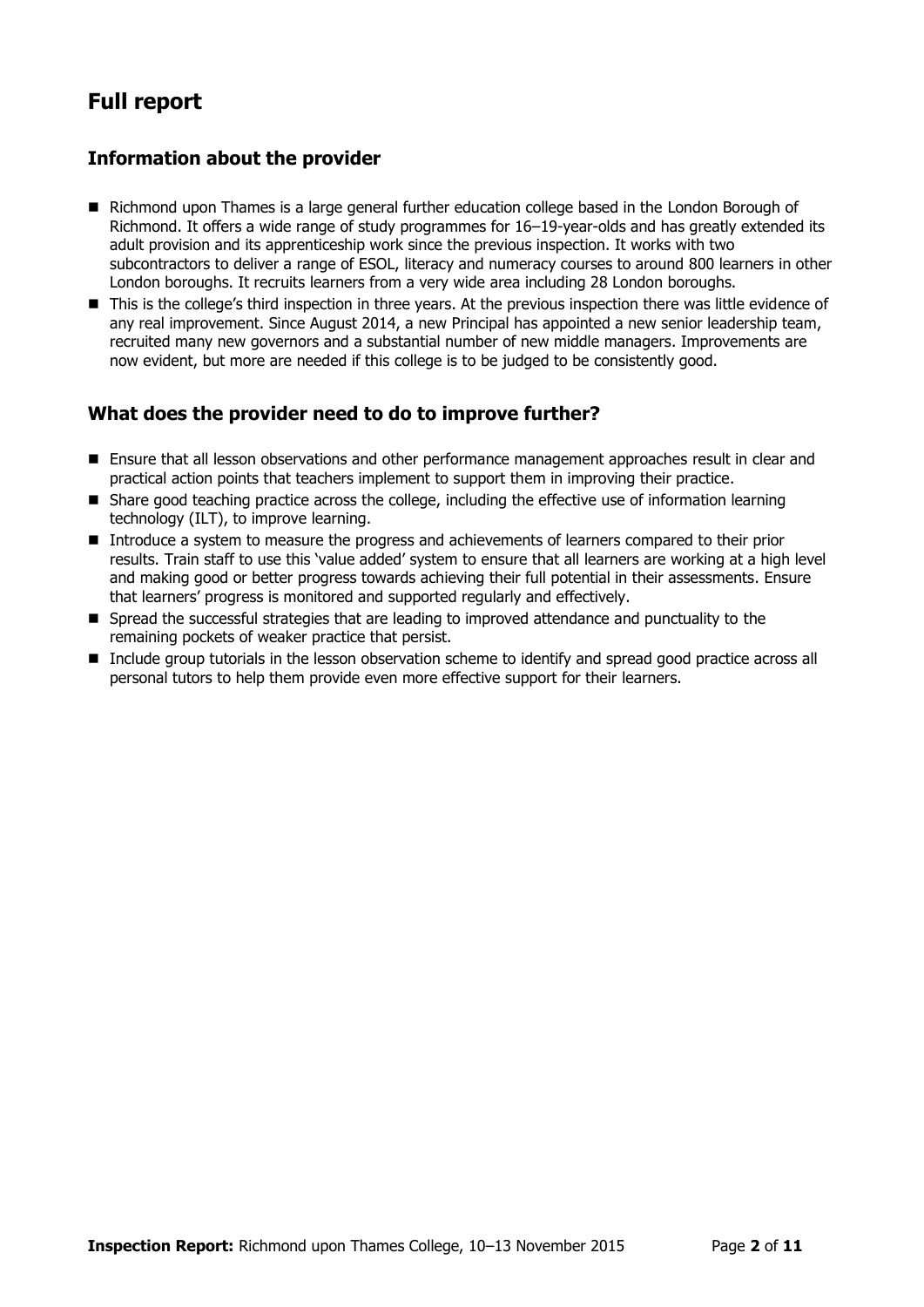# **Inspection judgements**

### **Effectiveness of leadership and management requires improvement**

- Leadership and management have improved since the previous inspection, but the lack of consistently good performance across the whole college means that further improvement is needed. The new Principal and senior leadership team have assiduously identified the underlying reasons for the college's longstanding underperformance. They have addressed some of these successfully and are implementing sensible and achievable improvement strategies to address the remaining weaknesses. These will take time to come to full fruition, but most of them are starting to have measurable impacts.
- The quality of teaching has improved. A great many more learners who successfully completed their courses in 2015 achieved grades that they would be expected to achieve than in previous years. Quality and standards have improved very well in adult provision and apprenticeship work. Learners' attendance at lessons has risen and more of them arrive on time and ready to learn. Current learners are making at least adequate and sometimes better progress in their studies. They are well behaved and well supported, and the college is a harmonious community. Teachers and managers use data more effectively to track learners' progress and there are more and speedier interventions to help those learners who fall behind with their work.
- None of these improvements is complete and there remain some substantial areas where improvements are proving harder to achieve. For example, attendance has risen, but during the inspection attendance at vocational lessons and tutorials was often too low. Pockets of weaker teaching remain to be addressed successfully before teaching can be judged to be good overall. Success rates on a number of GCE AS and GCSE courses are low and have yet to rise significantly.
- The college has inadequate financial health. However, the managers and governors are working to improve the college's financial stability and sustainability.
- **Since the previous inspection, there is a much firmer overview and management of the quality of teaching.** The new approach provides informative and reliable judgements on standards of teaching, learning and assessment that provide a sound basis on which to make improvements. A minority of reports from lesson observers do not make it clear enough how well learners are learning in lessons.
- **Performance management has improved and now combines the outcomes from lesson observation and a** formal regular appraisal interview to inform the development needs of staff. Significant changes to staffing have taken place as a result of this scheme. However, not all the actions agreed to improve teaching are sufficiently precise to ensure improvement.
- Self-assessment processes are thorough, based on sound data and give high importance to learners' views, which are gathered and analysed effectively. The resulting report in 2015 is a comprehensive and accurate analysis of the strengths and weaknesses of the college. It is a great improvement on the report produced in 2014. Subcontracted provision is managed and monitored well. Course reviews lead to specific improvement plans that are usually implemented well.
- The college's course offer is changing to reflect local and regional priorities, including those of Richmond borough and the wider London economy. For example, the college works well with the Local Enterprise Partnership to meet local and regional skills priorities in business, engineering and construction, sciences, and sport fitness and exercise, as well as the needs of the preponderance of small businesses in the locality.
- **I** Improvements to apprenticeship work and adult provision have been rapid and this provision is now good. However, managers have been too slow to bring about sufficient improvements to the substantial study programme that forms the bulk of the college's provision. Improvements are becoming evident, including the better progress of current learners and a much better approach to organising the timetables to include English and mathematics lessons.
- Equality and diversity are promoted well across the college, a significant improvement since the previous inspection. Cross-college events, induction and teachers' work in lessons help develop learners' understanding and tolerance of diverse cultures.

### $\blacksquare$  The governance of the provider

- $-$  Around half of the governors are new to the board since the last inspection. They bring a wide range of relevant business and commercial expertise to the board. They use their expertise well to support and provide critical challenge to senior leaders.
- Since the last inspection, governors meet more frequently and receive high-quality reports based on accurate data. They visit lessons and have a good understanding of what the college does well and what it needs to do to improve.
- **The arrangements for safeguarding are effective**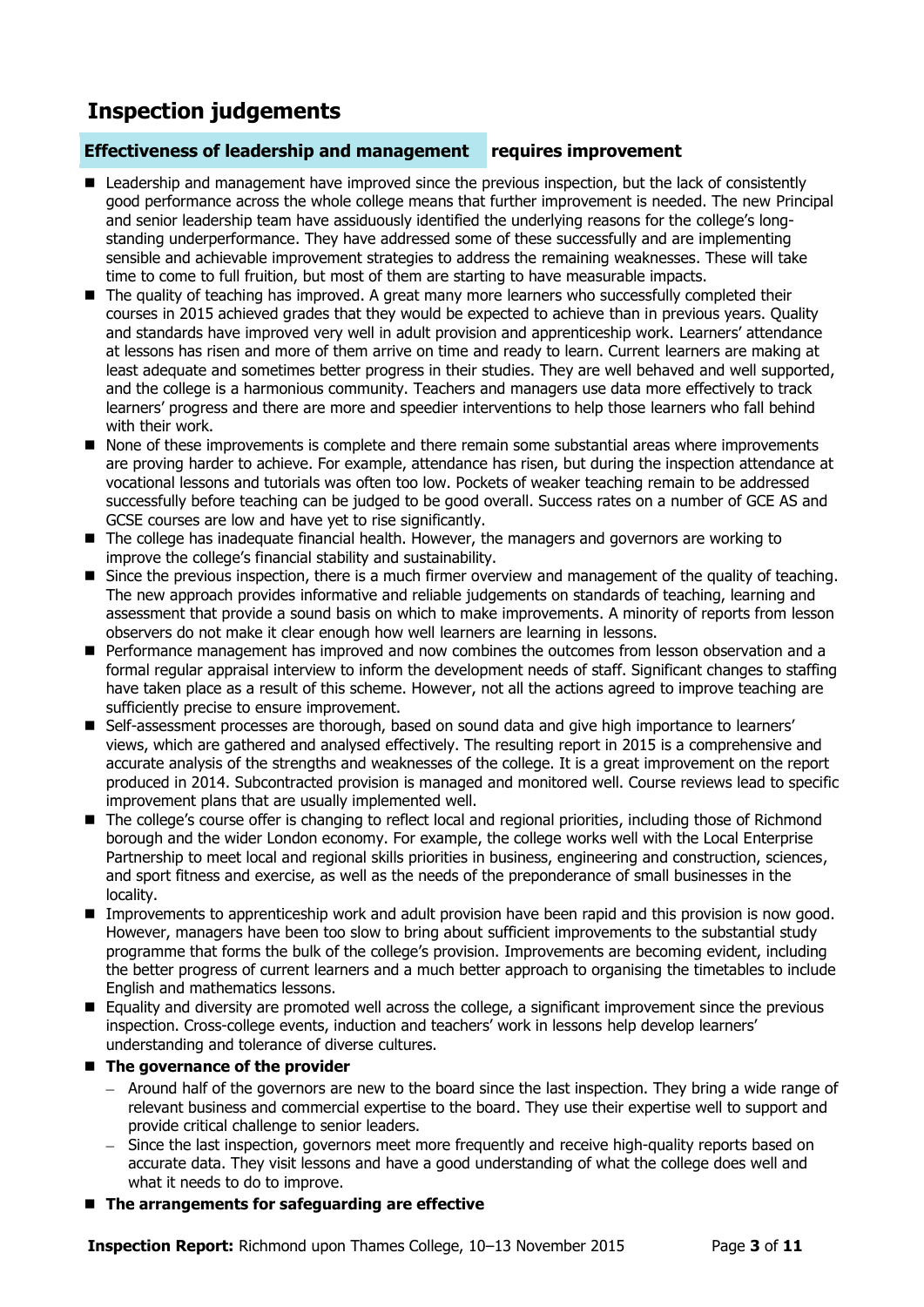- The college provides a safe and welcoming environment. Managers keep accurate records regarding safeguarding and maintain good links with specialist external agencies to protect vulnerable and at-risk learners.
- Appropriate policies are in place covering safer recruitment practices, and appropriate checks are made on all staff including volunteers, contractors and governors. There are accurate records of Disclosure and Barring Service (DBS) checks on the single central register.
- Staff have established a safe environment for learners. They feel safe while in the college and when online.
- All staff receive compulsory training in safeguarding and their knowledge has been extended through the completion of 'Prevent' training. A detailed 'Prevent' action plan and a recently developed external speakers' policy ensure that risk to learners is appropriately managed.

### **Quality of teaching, learning and assessment requires improvement**

- The quality and effectiveness of teaching, learning and assessment has improved since the last inspection but, as managers identify clearly in the self-assessment report, some key weaknesses persist and require further action to improve. The impact of managers' improvement actions in this area, including extensive staff training, has not always been as great or as widespread as planned. Managers have reviewed and refined the improvement strategy and implemented further improvement actions recently, the impacts of which are beginning to become evident.
- $\blacksquare$  On adult learning programmes the teaching by specialist teachers is good, and most learners make good progress. Assessment for apprentices is timely and constructive, with close involvement by employers to support each apprentice in achieving their learning goals.
- Teaching, learning and assessment on GCE A- and AS-level programmes have improved and are now predominantly good, as they are on International Baccalaureate programmes; learners' attendance at these sessions in the current academic year has also improved and is now mostly good. These sessions are often lively and engaging, involving stimulating discussions and group work. The best sessions frequently use interactive learning technologies very effectively to incorporate text, audio, video and online quizzes into the mix of teaching and learning. Learners learn well and make good progress.
- Teaching and learning are less effective in GCSE and some functional skills sessions, where learners' attendance during the inspection was too low. An improvement in learners' attendance at their lessons is evident from the college's data this term. It shows an improving picture of attendance for GCE A and AS levels and GCSE programmes.
- E Lesson planning and the content of schemes of work have generally improved. Good use of interactive learning technologies is becoming more widespread. Most teachers give clear, constructive written and verbal feedback to help learners improve their work.
- In a minority of sessions persistent weaknesses remain. These include a lack of stretch and challenge, insufficient planning for individualised learning, too much teaching which is pedestrian, insufficient links to exam criteria and a lack of prompt support by teachers for learners who are falling behind.
- The development of all learners' English and mathematic skills during lessons does not, in most cases, involve sufficient practical focus. Teachers do not systematically check learners' spelling and calculations. Learners who already have a grade A\* to C in English and/or mathematics are not supported well to improve their skills in these subjects further.
- The quality and effectiveness of the tutorial system is not consistently good. Personal tutors provide good support, but there is too much variation in how well learners are helped to develop their study and employability skills. Personal tutors have recently received appropriate training designed to improve their practice, but it is too early to see the impact of this training.
- Tutorial and teaching staff are beginning to make good use of a new online monitoring system to monitor and track learners' progress. Learners have good access to the system using their mobile phones, including sending and receiving messages from teaching staff. The system has very recently been extended for access by parents. This highly interactive monitoring system provides a very wide range of up-to-date information on, and for, each learner and is increasingly improving the ways in which teachers, tutors and learners communicate and improve progress.
- Equality and diversity are promoted very well by teachers during lessons and reviews. Learners' awareness and understanding of a wide range of historical aspects, for example the impact of emancipation and emergence of feminism, is good. They have a good understanding of aspects such as the practical effect of gender stereotyping and discrimination in the workplace.
- The college provides effective information and quidance services that learners use and appreciate.
- Arrangements to identify and provide specialist support for learners with additional learning needs are good. These have improved greatly since the previous inspection. Learners' needs are identified more quickly and accurately through closer monitoring of applications together with earlier initial assessment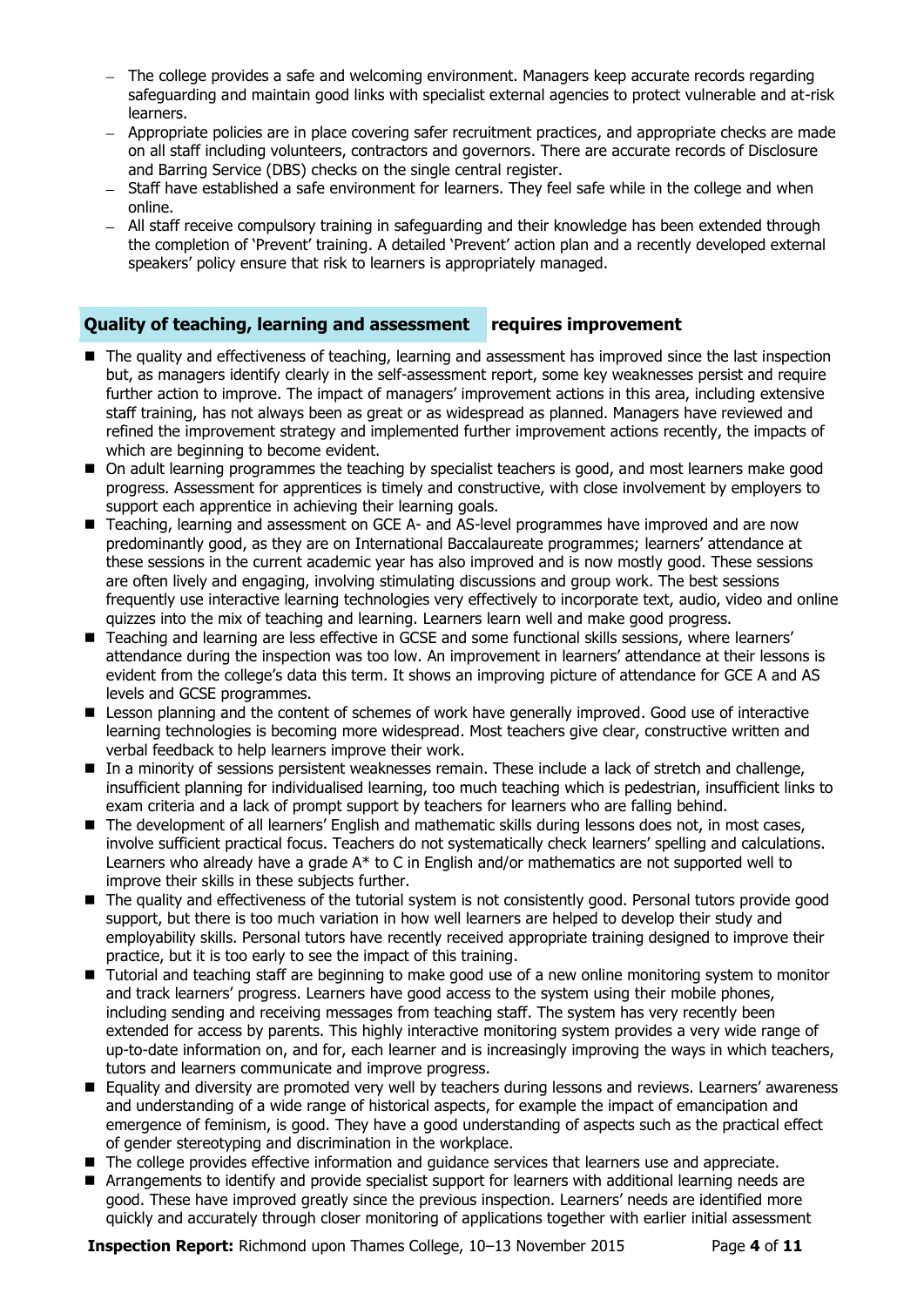and diagnostic assessment; the number of self-referrals has increased significantly. Practical individual support, for example for dyslexia, is provided at the earliest opportunity.

The number of learners requiring support has increased nearly five-fold since the last academic year. Learners value the support they receive highly and any stigma attached to the need for support has been reduced significantly. High learner demand for the wide range of services, which include revised mentoring and mental health support, is at risk of overwhelming some elements, notably the learning support workshops.

### **Personal development, behaviour and welfare requires improvement**

- Learners' behaviour in lessons and around the campus is good. Learners readily comply with requests from teachers and they are respectful and courteous. They are from very diverse backgrounds and communities and get on well, taking part in many social and sporting activities harmoniously.
- **EX** Learners show high levels of respect for their peers and for staff, supporting each other through good teamwork. Learners talk confidently and they are able to articulate well during class discussions, using appropriate subject-specific vocational language. For example, sport and exercise students gave constructive comments to their peers on the accuracy of methods used for data collection and analytical techniques used for a research project. In another session learners provided feedback to an athlete of their choice regarding their performance; using key words to identify strengths and areas for improvement, they set specific and measurable targets using appropriate language.
- Learners' attendance and punctuality to lessons have improved since the last inspection, but they are not consistently high enough in some important areas of the college such as GCSE English and mathematics and in tutorials.
- **Apprentices develop good skills for work as a result of their work-based training. They receive effective** mentoring and guidance from their employers and assessors which helps them decide on their next steps in employment or training. College staff are very responsive to employers' needs; they are flexible and make it easy for employers to fit apprentices' work and college attendance together. Managers make frequent and regular contact with businesses; for instance well-attended meetings with engineering and construction employers take place every two months.
- Learners in receipt of high-needs funding make excellent progress. They develop confidence, self-esteem, communication and practical skills through internships and relevant work placements. They develop very good independent living and employability skills while on placement at Kingston Hospital and working in Apple Tree café on the college campus.
- Learners aged 16 to 19 benefit from a wide range of stimulating and worthwhile work-related tutorials and enrichment activities. They develop a wide interest in the world around them and learn how to lead a safe and healthy life. However, tutors do not yet provide all learners with sufficient guidance on the study skills that will enable them to be a successful learner and they do not always tailor their group tutorials to meet each learner's needs.
- **Learners' practical skills are developed well through the growing and relevant work placements available.** Travel and tourism teachers ensure that learners have the opportunity to study in industry and this often leads to offers of employment for learners. Relevant voluntary work is provided within the college and the wider community, through open events, enrolment, induction and the college's Ambassador scheme. Good links with a broad range of employers enable learners to participate in college talks about their work and help them to participate in relevant work placements. However, despite this good range of activities, tutors do not help learners sufficiently well to develop their employability skills in group tutorials.
- The majority of learners have a clear idea of how their career may be initiated. All learners have access to careers information and can arrange appointments to discuss career pathways. A variety of software packages are available for learners and advisers to support careers advice. Successful careers fairs are held and good collaboration for student projects occurs. For example Haymarket Publishing is working with learners on designing the new logo for the Richmond upon Thames School, and Berkeley Housebuilders work with learners on bench design. Learners' progression to higher education and further training is good.
- The student services team provide good support through counselling, financial support and careers advice. Together the team provide helpful specialist advice and guidance. Good learning resources encourage learners to explore mental health issues, drug and alcohol awareness. Learners feel safe and know how to protect themselves. They understand who to go to if they feel threatened. British values are discussed and learners engage in debate on issues such as radicalisation, extremism and different forms of abuse and bullying. Personal tutors liaise closely with parents/carers and learners, providing information on the smooth transition to the next stage in their careers.

### **Outcomes for learners require improvement**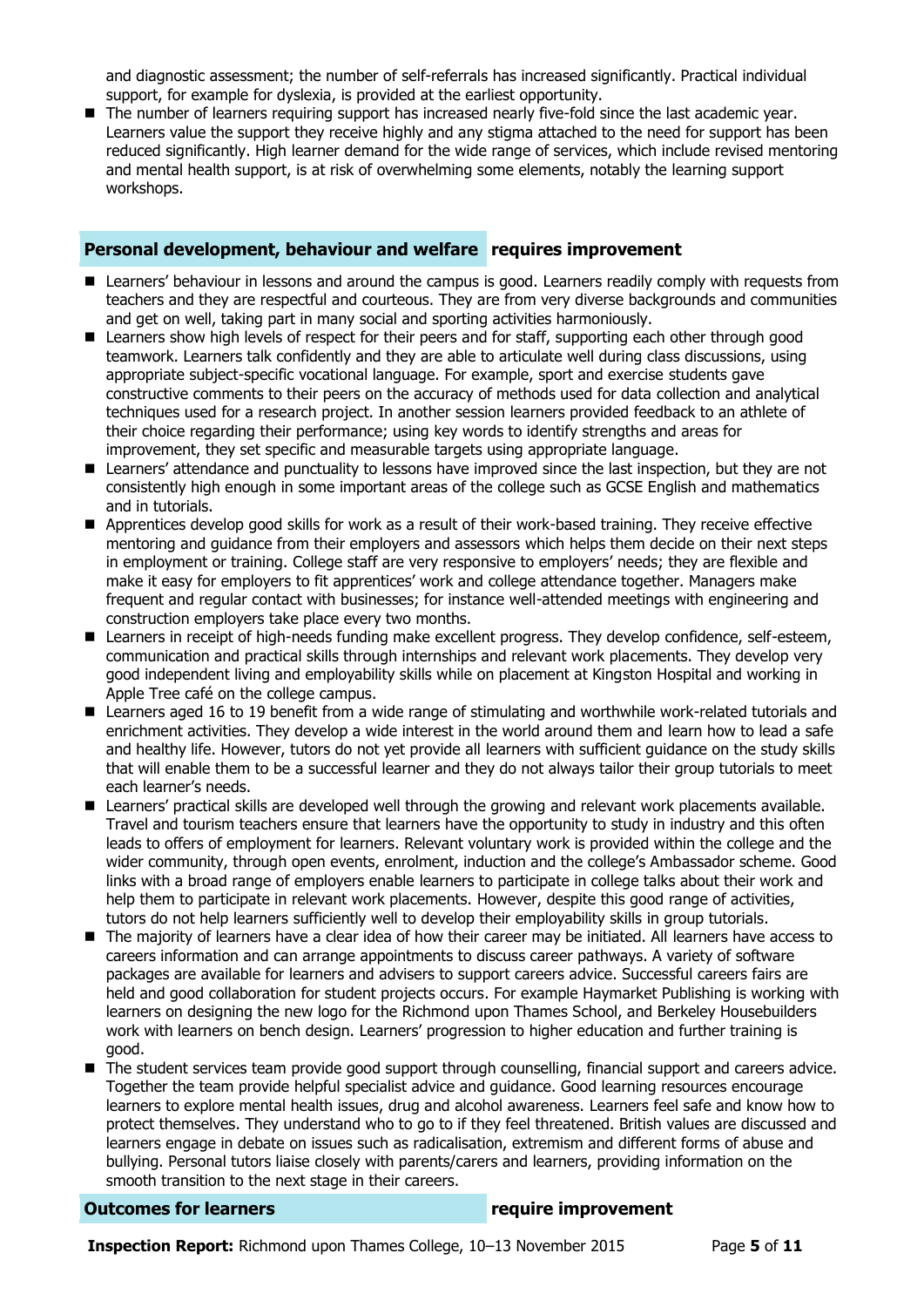- Outcomes for learners have improved in many areas, but they remain an aspect of the college that requires further improvement. The proportion of both younger and adult learners successfully completing their courses has risen and for a significant number of courses, especially in the vocational areas, these proportions are now around the national averages. The proportion of GCE A-level learners successfully gaining their qualifications remains high. This is not the case for a significant number of GCE AS-level subjects where success rates declined in 2015 and are below the national picture. Several GCSE subjects also had poor success rates.
- At the previous inspection, learners on many courses were failing to achieve the grades that they would be expected to achieve given their qualifications when they started at college. This has improved and the majority of learners completing GCE A, AS and full-time vocational subjects in 2015 achieved the grades that their entry qualifications predicted.
- The proportion of apprentices successfully completing their courses was poor at the last inspection. The college worked hard to help apprentices who had fallen behind and to ensure that more gain their qualification in the agreed timescale. These proportions are now much higher and above national averages.
- Learners' mathematics and English skills vary widely but are satisfactory overall. A higher proportion of learners gain their functional skills qualifications in English and mathematics than at the previous inspection. The improvements here have been more marked for adult learners, but for all ages the proportions are now higher than seen nationally. However, success rates on GCSE English and mathematics declined in 2015 but remained above the national average.
- The standard of learners' work is satisfactory. There are some good examples of skills development, for example in catering and in some art and design courses. In a minority of subjects, learners' understanding of the topic they were studying was less secure and would not provide a sound foundation for further development.
- At the previous inspection, learners were being set target grades that were much too optimistic and many of them failed to attain their predicted grade. Current learners all have a formal graded assessment during their first five weeks in college to assess their progress. The outcome of these assessments shows that current learners are making at least the progress expected of them and a significant proportion are achieving high grades. This is not uniform across all subjects and in a minority of subjects only a small proportion of learners are doing well. The usefulness of this work is impeded as the college does not use a nationally validated value added system to support this work.
- **E** Learners make good progress into employment or further study at a higher level. Many learners progress to higher education and study at a wide range of universities, including those in the Russell Group. Learners with learning difficulties and those with higher needs make good progress into further study at a higher level or into employment. Many of them who start at college on one of the college's specialist courses for students with learning difficulties and disabilities (SLDD) move on and study vocational programmes.
- There are no significant gaps in terms of progress or attainment between different groups of learners.

### **Types of provision**

### **16 to 19 study programmes require improvement**

- At the time of inspection there were 2,368 learners on 16 to 19 study programmes. Since the previous inspection managers have developed a more extensive vocational offer. There is now a wide range of both vocational and academic study programmes, which provide good progression routes for learners.
- Teaching learning and assessment are well planned, much more effectively than at the previous inspection. Schemes of work are detailed and usefully signpost opportunities for learners to develop their understanding of their subject and such aspects as equality and diversity, employability and English and mathematics skills. Many learners make use of correct technical language. For example, GCE A-level sport students correctly describe complex technical anatomical terms.
- Teachers often make good reference to employability skills such as team working and communications and include activities to develop these in their lessons. Learners are studying English and mathematics at an appropriate level to support their vocational and academic programmes, but too few teachers effectively check how well learners are developing their skills in English and mathematics during lessons in their main subjects.
- $\blacksquare$  The majority of learners now make the progress that is expected of them, a much better position than at the previous inspection. Teachers provide well-structured activities, which provide good levels of challenge to learners and help them to work hard.
- Teachers of vocational subjects use their occupational knowledge well to help learners to practise and develop the technical skills they need to succeed. In GCE A and AS lessons, teachers skilfully facilitate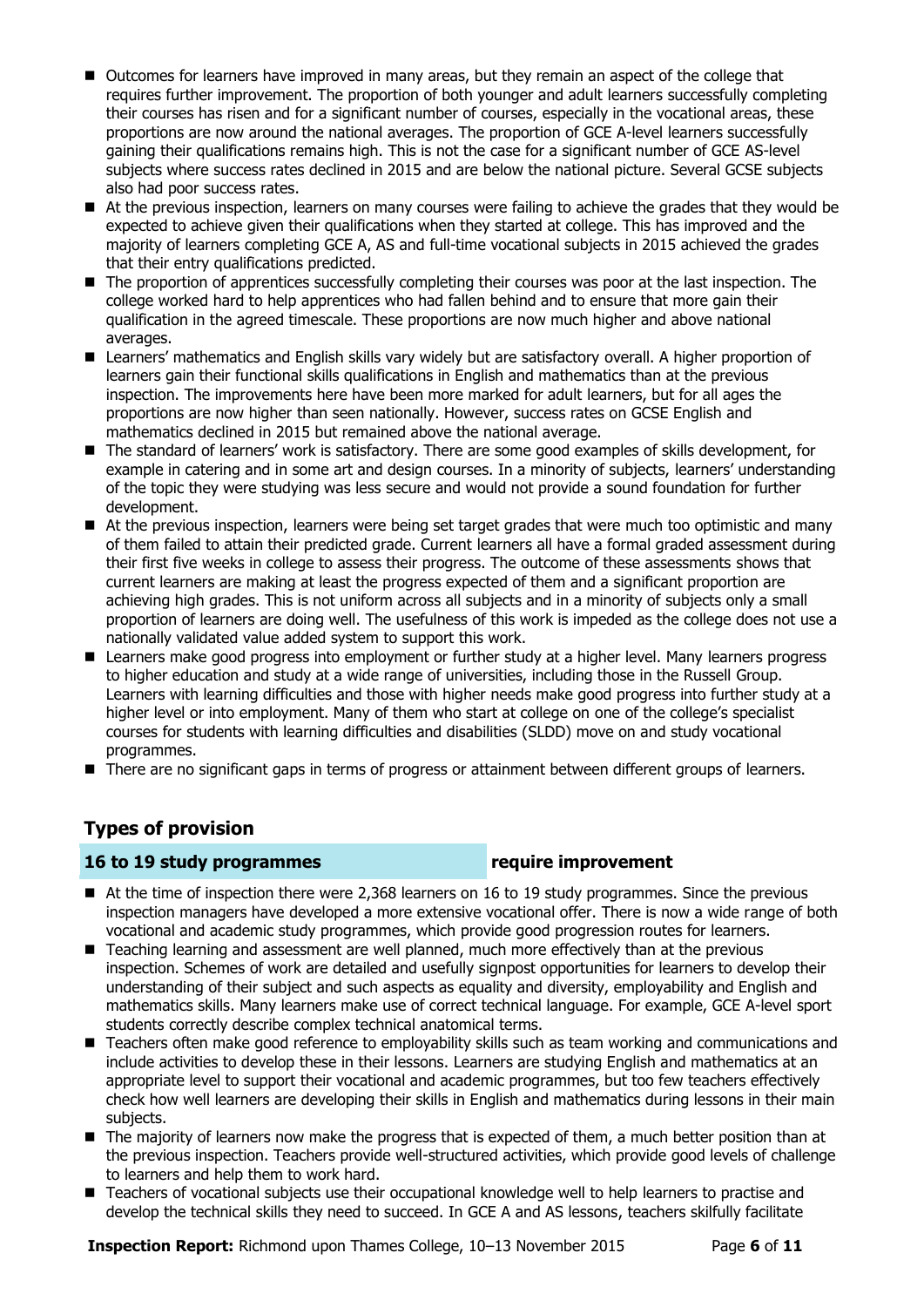debate and discussion and as a result students learn profitably from each other.

- The standard of the majority of learners' work is satisfactory and sometimes better. Art and design teachers provide a disciplined and studious focus on drawing systems and as a result learners acquire the technical skills to enable them to realise their ideas and designs as they progress. Learners studying timber trades extend their skills through more complex work such as learning how to make high-quality doors with inlaid veneer and raised panels.
- While these positive improvements are evident and more widespread than at the last inspection, they are not consistently evident in enough lessons. For example in a science lesson poor attendance and punctuality, and the slow pace of the lesson, resulted in very little learning taking place. A minority of teachers still do not provide enough opportunities for learners to extend their knowledge, skills and understanding and do not check effectively to make sure learners have understood before moving on to the next topic. A minority of learners who have fallen behind in their work are not given enough support to enable them to catch up. Learner attendance is good in GCE A levels, but in vocational lessons it is too low.
- **E** Learners' progress is now monitored much more effectively than at the previous inspection and the feedback learners receive on their work has improved. A minority of this feedback still does not provide clear information on what learners need to do in order to improve their performance. The new online assessment system helps teachers to set more accurate target grades for learners based on their prior attainment.
- The college provides effective information and guidance services that learners value very highly. Improvements to this guidance and the interview processes have resulted in the great majority of current learners now having the required entry qualifications needed to access their chosen course of study.
- Study programmes are now well planned and based on both employers' and learners' needs. Work placements to help learners get ready for employment are designed specifically to meet the needs of each subject. For example, in construction a collaborative project with the awarding organisation and a major employer successfully produced an activity that resulted in carpentry and joinery students learning new skills to meet industry needs and helping them to progress to apprenticeships.

### **Adult learning programmes are good**

- Adult learners, mostly studying part time, enrol in all the programme areas the college offers. Around 70% of them enrol through two subcontractors who deliver English for speakers of other languages and literacy and numeracy programmes. Some 30% of learners enrol directly onto a wide range of subjects in the college. The proportion of adults who successfully complete their programmes is high across all adult provision.
- **Managers have extended the range of provision for adults in consultation with local employers and other** partners. For example, sport fitness and sport massage programmes have been developed with local hotels and fitness gyms. In addition accountancy courses, a foundation art and design programme and Access to Higher Education provision are now established.
- **E** Learners are polite and respectful of others. There is a good appreciation of diversity. They work well together and support each other. Most make good progress in lessons. For example, in the foundation art and design programme students quickly become independent learners with the support of their teachers and gain immensely from the ability to draw on the experiences of their peers. This helps to develop their confidence and team-building skills.
- Learners discuss their work clearly and confidently, using appropriate vocational language. They work with good attention to health and safety. They develop good practical skills and skills for employment enabling them to further their careers.
- Most teaching is good and delivered by specialist staff who skilfully relate theory to practical applications in the workplace. Practical work in lessons also reflects well the work of the vocational area. For example in professional cookery a group of NVQ learners prepare the lunch menu for the restaurant to a high standard, displaying good practical and planning skills.
- In a few lessons, there is a lack of stretch and challenge and more-able learners are not given extra tasks to help them extend their knowledge further. A few teachers do not check often enough that learners understand the work. Reinforcement of literacy and numeracy skills in many vocational lessons is underdeveloped.
- There is regular assessment of learning with written feedback, which provides clear support to help learners to improve their work. Teachers also provide good individual feedback in lessons. For example, in an Access to Higher Education health and human science lesson, learners planned their individual practical investigations. The teacher discussed these plans with them and helped them to plan a project that would be useful, realistic and achievable.
- Data regarding where learners progress to when they complete their studies at the college is

**Inspection Report:** Richmond upon Thames College, 10–13 November 2015 Page 7 of 11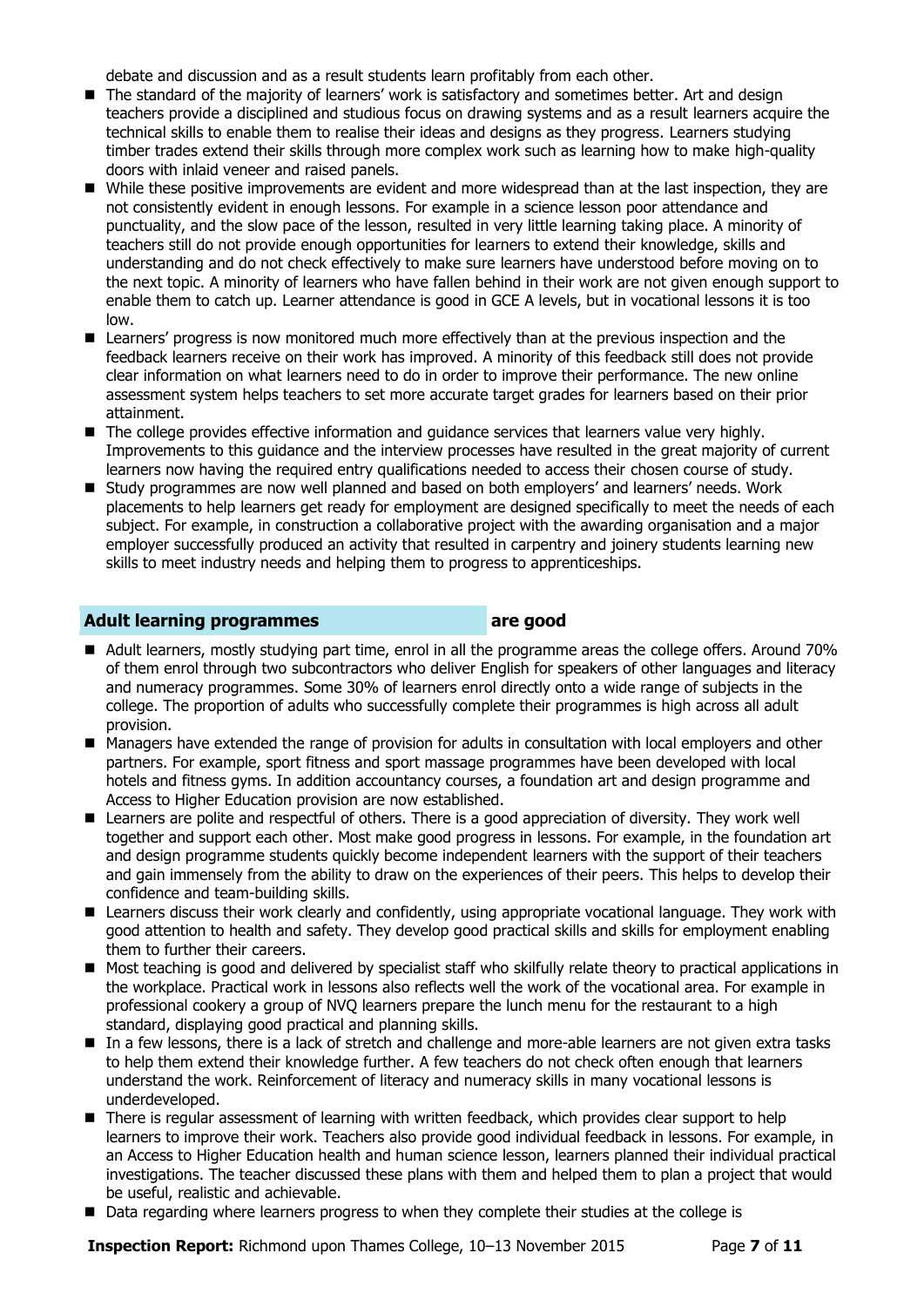underdeveloped. Subcontractors now record this information. A sample of recent adult leavers indicates that around half of them went on to further or higher education and just under a third into employment.

Learners receive helpful advice and quidance before they enrol and during their courses. In sports science learners are well supported during pre-entry and entry phases using different types of communication including a chat room. Good careers advice is provided centrally by vocational tutors who often help learners to complete their CVs and hone their interview skills.

### **Apprenticeships are good**

- There are 108 advanced apprentices and 21 intermediate apprentices spread across subjects as diverse as engineering, leisure, travel and tourism, construction and built environment, business administration and information communication technology. The proportion of apprentices who successfully complete their programmes within the agreed timescale has risen significantly since the last inspection and is now high.
- The apprenticeship provision is well managed and standards have improved significantly since the last inspection. Apprentices make good progress and develop good team working and practical skills. They have a good understanding of the knowledge and theory implicit in their subjects. For example, engineering design apprentices shaped and welded a pressure vessel, which was then subjected to high pressure to check for leaks. This helped them to further their understanding on properties of the different materials they are required to work with.
- Over half of the apprentices who completed their advanced apprenticeship in sporting excellence last year now compete at national level. Two of them have progressed to the full UK rowing squad and one is a junior world championship gold medallist.
- **Apprentices make very good progress after they have completed their apprenticeships. Some 90% of** engineering apprentices gained distinctions in their technical certificate and of the 38 advanced apprentices who left in the last year, 34 of them progressed to study on higher education courses.
- Managers have very good links with employers and they use these well to ensure that apprenticeship programmes provide apprentices with the most relevant qualifications which improve their future employment prospects. Apprentices in engineering, for example, benefit from a bespoke programme designed with the sector lead body for local employers, which has proved very successful.
- Managers in each subject area closely monitor apprentices' progress, but systems are not sufficiently well developed to allow them to gain an easy overview of groups of learners.
- Employers receive regular feedback on each apprentice's progress. They are closely engaged in training and attend employer forums every other month to discuss the latest developments and how apprentices can be supported more effectively. They are enthusiastic in their support for apprentices and appreciate the value that apprentices bring to their businesses.
- $\blacksquare$  Most apprentices already have their GCSE grades  $A^*$  to C in English and mathematics when they start and most develop good written and number skills. However, assessors and trainers do not routinely challenge all apprentices to make good progress in developing their literacy and numeracy skills. Plans are not in place to work on specific tasks that help improve their weaker skills.
- All apprentices feel and are safe while in learning. Progress reviews are effective and most of them routinely develop and check apprentices' understanding of key issues such as personal and online safety.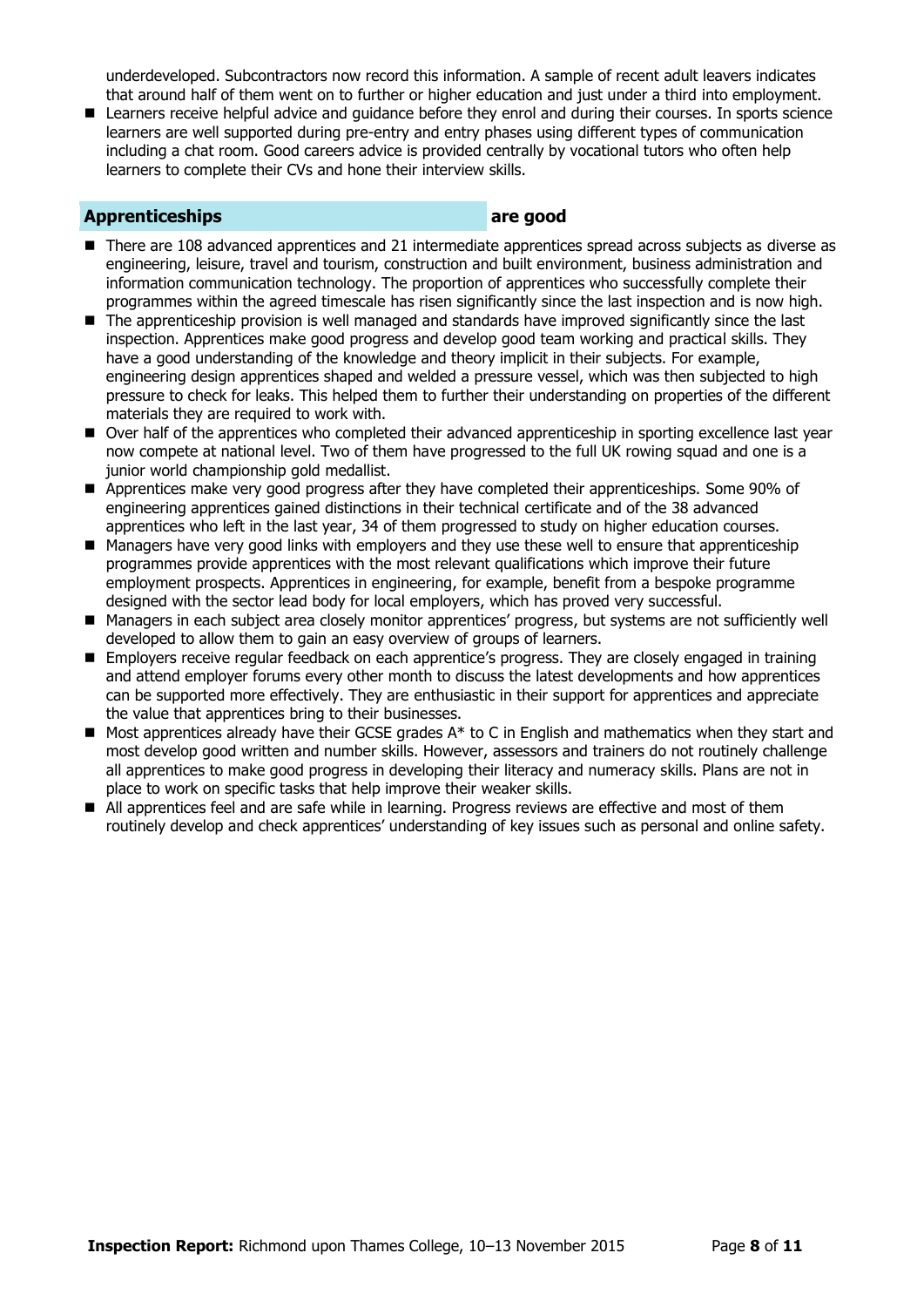## **Provider details**

| <b>Type of provider</b>                                                              | General further education college |
|--------------------------------------------------------------------------------------|-----------------------------------|
| <b>Age range of learners</b>                                                         | $16+$                             |
| <b>Approximate number of</b><br>all learners over the previous<br>full contract year | 4,215                             |
| <b>Principal/CEO</b>                                                                 | Robin Ghurbhurun                  |
| <b>Website address</b>                                                               | rutc.ac.uk                        |

### **Provider information at the time of the inspection**

| Main course or learning programme<br>level                             | Level 1 or<br>below                                |       | Level 2   |                    | Level 3   |       | Level 4<br>and above     |       |  |
|------------------------------------------------------------------------|----------------------------------------------------|-------|-----------|--------------------|-----------|-------|--------------------------|-------|--|
| <b>Total number of learners (excluding</b><br>apprenticeships)         | $16 - 18$                                          | $19+$ | $16 - 18$ | $19+$              | $16 - 18$ | $19+$ | $16 - 18$                | $19+$ |  |
|                                                                        | 124                                                | 153   | 424       | 119                | 1815      | 158   | $\overline{\phantom{a}}$ | 84    |  |
| <b>Number of apprentices by</b><br><b>Apprenticeship level and age</b> | <b>Intermediate</b>                                |       |           | <b>Advanced</b>    |           |       | <b>Higher</b>            |       |  |
|                                                                        | $16 - 18$                                          | $19+$ |           | $19+$<br>$16 - 18$ |           |       | $19+$<br>$16 - 18$       |       |  |
|                                                                        | 15                                                 | 6     |           | 76                 | 39        |       | $\overline{2}$           |       |  |
| <b>Number of traineeships</b>                                          | $16 - 19$                                          |       | $19+$     |                    | Total     |       |                          |       |  |
|                                                                        |                                                    |       |           |                    |           |       |                          |       |  |
| <b>Number of learners aged 14-16</b>                                   | 14 part-time learners                              |       |           |                    |           |       |                          |       |  |
|                                                                        |                                                    |       |           |                    |           |       |                          |       |  |
| <b>Funding received from</b>                                           | Education Funding Agency and Skills Funding Agency |       |           |                    |           |       |                          |       |  |

**At the time of inspection the provider contracts with the following main subcontractors:**

- Adult Training Network Limited
- Life Long Learning Centre Limited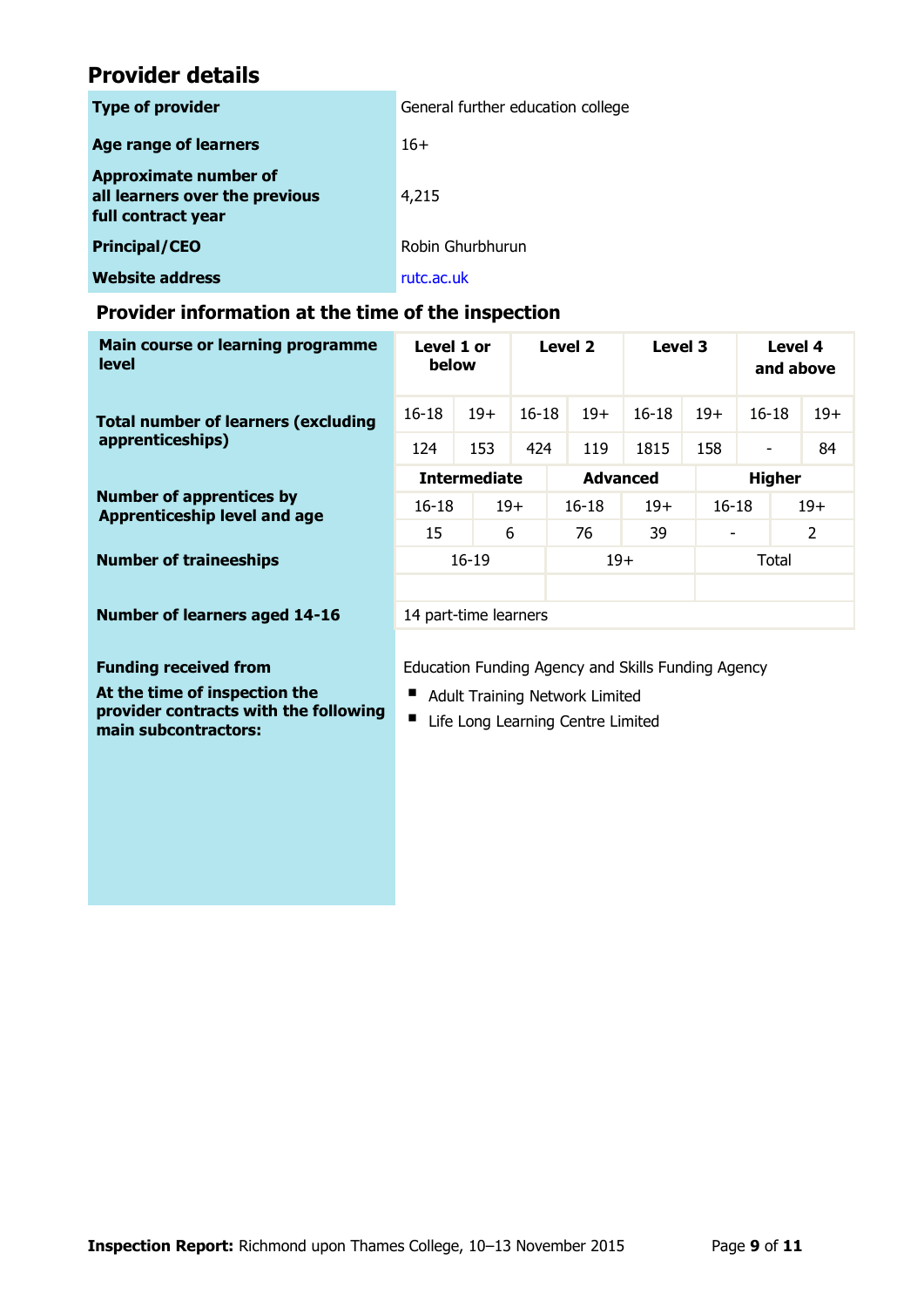# **Information about this inspection**

### **Inspection team**

| Wilf Hudson, lead inspector | Her Majesty's Inspector |
|-----------------------------|-------------------------|
| <b>Nick Crombie</b>         | Her Majesty's Inspector |
| <b>Victor Reid</b>          | Her Majesty's Inspector |
| Heather Barrett-Mold        | Ofsted Inspector        |
| Sarbdip Noonan              | Ofsted Inspector        |
| <b>Cliff Shaw</b>           | Ofsted Inspector        |
| <b>Christopher Bealey</b>   | Ofsted Inspector        |

The above team was assisted by the vice-principal, as nominee, and carried out the inspection at short notice. Inspectors took account of the provider's most recent self-assessment report and development plans, and the previous inspection report. Inspectors used group and individual interviews, telephone calls and online questionnaires to gather the views of learners and employers; these views are reflected within the report. They observed learning sessions, assessments and progress reviews. The inspection took into account all relevant provision at the provider.